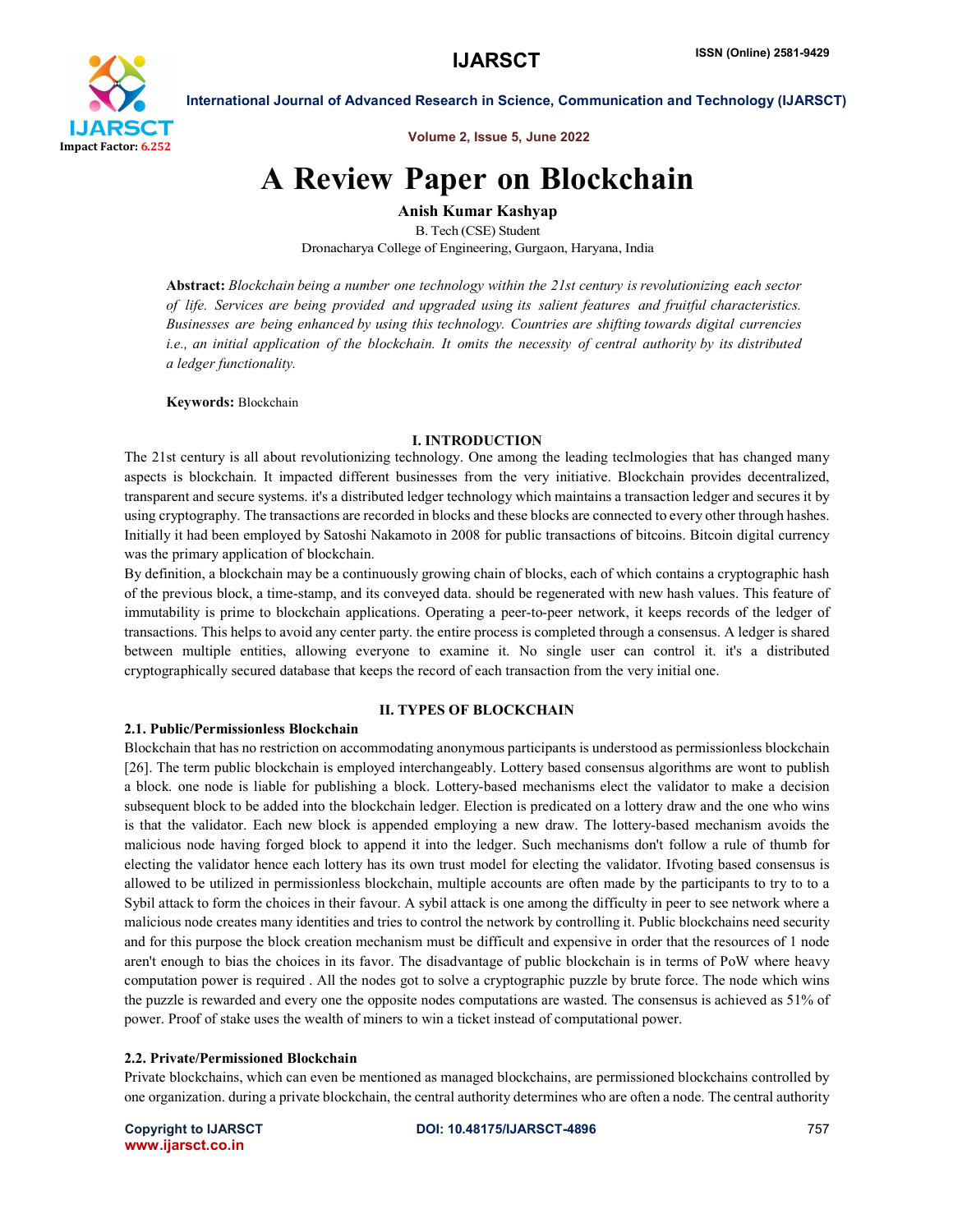

### Volume 2, Issue 5, June 2022

also doesn't necessarily grant each node with equal rights to perform functions. Private blockchains are only partially decentralized because public access to those blockchains is restricted. Some samples of private blockchains are the business- to-business virtual currency exchange network Ripple and Hyperledger, an umbrella project of open-source blockchain applications. Both private and public blockchains have drawbacks - public blockchains tend to possess longer validation times for brand spanking new data than private blockchains, and personal blockchains are more susceptible to fraud and bad actors. to deal with these drawbacks, consortium and hybrid blockchains were developed.

# 2.3. Hybrid Blockchain

A hybrid blockchain combines the privacy of a private blockchain with the safety and transparency of a public blockchain. this provides the companies a big amount of options to settle on from for what they need to stay private and what to be made public. for instance , real-world application of hybrid blockchains includes Ripple network and therefore the XRP token. It allows its users to attach with other blockchain protocols. Thus, allowing blockchains multichain network. This functionality makes it simple for businesses to work with the transparency they're trying to find , without having to sacrifice security and privacy. having the ability to post to multiple public blockchains directly increases the safety of transactions, as they enjoy the combined hash power being applied to the general public chains

# III. BLOCK CHAIN ARCIDTECTURE

The initial block during a block chain is understood because the genesis block. A genesis block doesn't contain a previous hash but its own hash. Figure 1 shows a general view of a blockchain. A block contains the transactions, hash of the previous block and hash of subsequent block. This information is stored during a block using cryptographic techniques. A block within the chain can come from any current block. Thus a miner creates the chain of blocks, the hash of the previous is added to added to the present block. Thus the miner creates a replacement block by using the discuss of it. this manner a replacement block is made . This recently formed block now end up to be the new end for the chain. By this mechanism the chain grows as more blocks are added by the miners.



Figure 1: Blockchain Architecture

# IV. CONSENSUS ALGORITHMS

A consensus algorithm may be a technique through which all the peers of the blockchain network reach a standard agreement about the present state of the distributed ledger. Therefore, consensus algorithms provide trust and reliability among unknown peers during a distributed environment. A consensus mechanism ensures that each new block added to the blockchain is that the only truth which is prescribed by all the blockchain nodes.

The blockchain consensus protocol comprises some specific aims that are coming to an agreement, co-operation, collaboration, mandatory participation of every node within the consensus process and equal rights to each node. Hence, a consensus algorithm targets at finding a standard agreement that's a win for the entire network. The above discussed applications are categorized and consensus algorithms supported these categories are further discussed below. Figure 2 shows a categorical diagram of the consensus and their distribution.

www.ijarsct.co.in

Copyright to IJARSCT **DOI: 10.48175/IJARSCT-4896** 758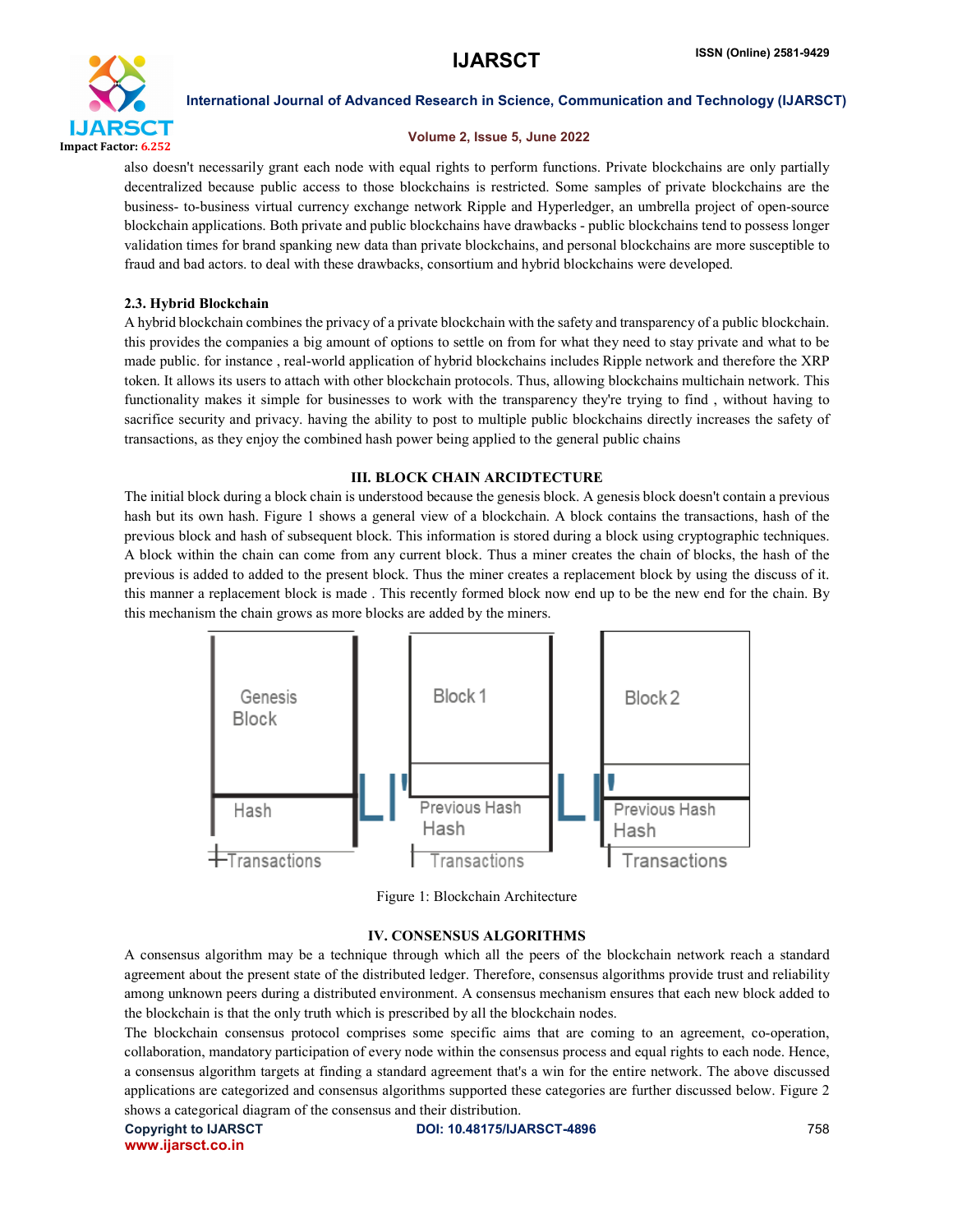

| Cryptocurrency                            | PoW OPoW,PoS,SCP,OPoll'oS.Bf1MG.POWt;gh1,D8fT,RPCA,Pol,I'0X,FoOwntnhip,<br>Fol, POActwily, I'oP, Poll, Poll, PofT, PoC, Pobillmet, PoA, Eth11h, PoSV, PoSi; FBA |
|-------------------------------------------|-----------------------------------------------------------------------------------------------------------------------------------------------------------------|
|                                           | Po interoperability, PoDiesease                                                                                                                                 |
|                                           | Po-'PoOnring'l'oAfplUhOo                                                                                                                                        |
| Supplychain                               | Software Consensus Based GDM, Weight based PoS                                                                                                                  |
| IoT                                       | <b>ЮШШШИ</b><br>A OH!nbutm<br>Algorittwn<br>Con!ffIS11S Plolo <ol aw<="" dcomplex="" dmrshd="" lot="" of="" stnlcts="" td=""></ol>                              |
| Bigdata                                   | Paxos Algorithm For Consensus,<br><b>PoCollaborations</b>                                                                                                       |
| <b>Cellular Networks</b>                  | Poloalion                                                                                                                                                       |
| <b>Social Networks</b>                    |                                                                                                                                                                 |
| <b>Distributed</b><br><b>Web Services</b> |                                                                                                                                                                 |
|                                           | PoW PoS                                                                                                                                                         |
|                                           | PoW.PoS                                                                                                                                                         |
|                                           | PoW, Fo!xlstMKt, FoConcrpt                                                                                                                                      |
|                                           | PoW                                                                                                                                                             |
|                                           |                                                                                                                                                                 |

# V. APPLICATION OF BLOCK CHAIN

Beyond the currency setting, there are other uses for blockchain too. Its underlying technology is used in various applications. Figure 3 shows the various applications of blockchain. Some of the applications of blockchain is listed below.



www.ijarsct.co.in

Copyright to IJARSCT DOI: 10.48175/IJARSCT-4896 759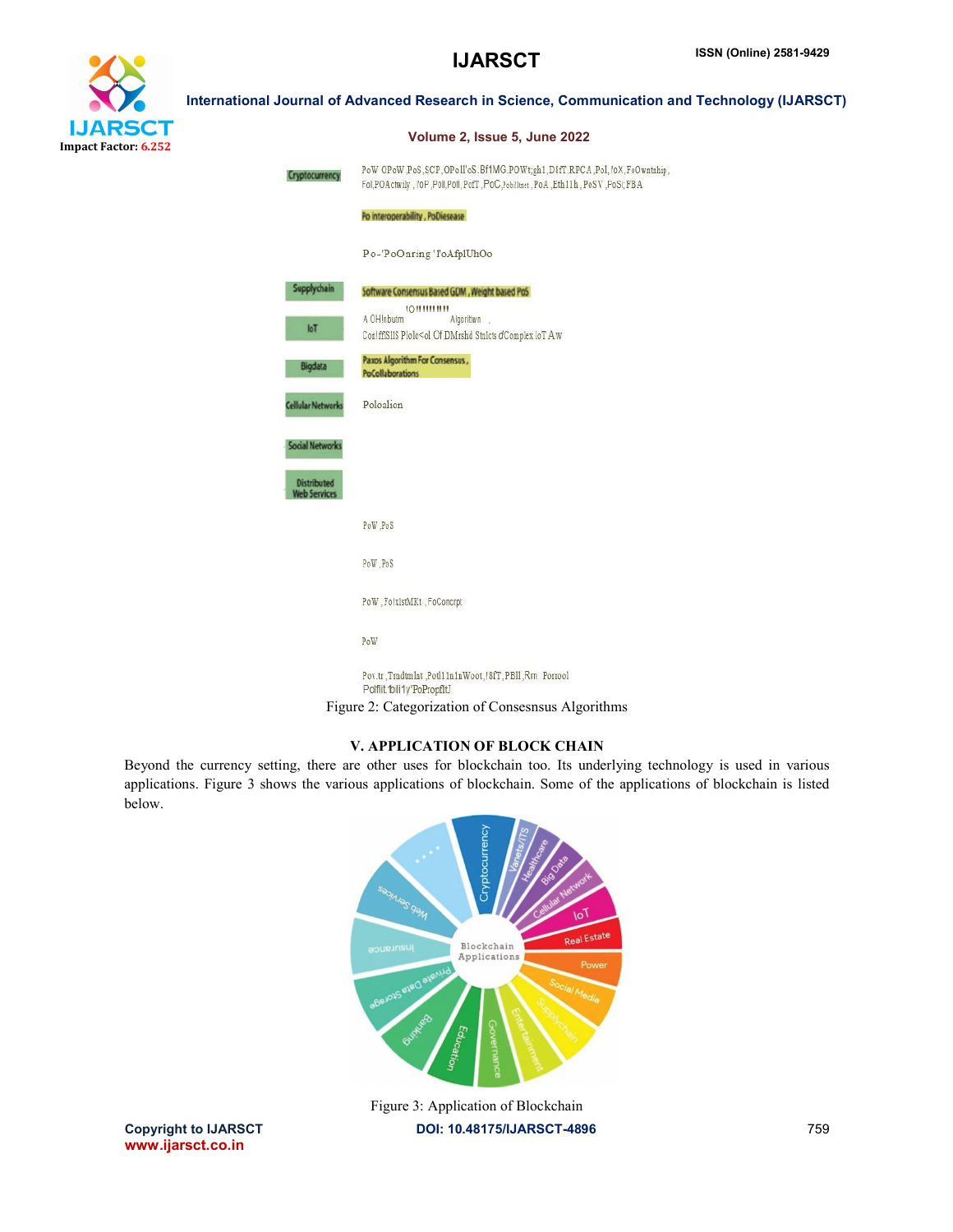

### Volume 2, Issue 5, June 2022

# 5.1 Cryptocurrency

Over the past decade cryptocurrency is being an evolving topic, merging incredible technical power and enticing investments worth useful trillions dollars on a world wide scale. The underlying technology of cryptocurrency is attractive for several other applications thanks to its unique features and architecture. this is often why it's becoming popular thanks to its applicability, efficiency and data-centric characteristics [35]. Cryptocurrencies like bitcoin use blockchain technology to secure transactions using hashes. Bitcoin was the primary cryptocurrency using blockchain with Proof of labor algorithm

# 5.2. Supply Chain Monitoring

Using blockchain technology to trace items as they move through a logistics or supply chain network can provide several advantages. First of all, it provides greater simple communication between partners since data is out there on a secure public ledger. Second, it provides greater security and data integrity since the info on the blockchain cannot be altered. meaning logistics and provide chain partners can work together more easily with greater trust that the info they're provided is accurate and up so far .

# 5.3. Internet of Things (IoT)

The Internet of Things (IoT) may be a network of connected vehicles, home appliances, physical devices, and other items that are accessible through the web . IoT is widely utilized in smart homes, smart grid, intelligent manufacturing, intelligent transportation , and other fields. the normal centralized network doesn't guarantee trusted interaction among devices and security of sensitive information. Therefore, the mixture of blockchain and IoT is an expected trend, where smart contracts will help to automate, promote resource sharing, complex workflow, ensure safety, efficiency and save costs. a sensible home model is proposed by Dorri et al which is predicated on blockchain and smart contracts. They discussed how through simulations the value of daily management ofioT devices are often reduced. They also discussed within the model, various interaction processes.

# 5.4. Healthcare

Healthcare is moving towards digitization with an increased number of hospitals, doctors, healthcare machinery to record patient's record digitally. Digitization of med- ical data allows sharing and retrieval easily for deciding purposes. However such digitization is risky in terms of patient privacy violation. A blockchain-based Healthcare Data Gateway (HDG) was proposed by Yue et al. They used a personal blockchain cloud to ensure that the medical data can't be changed by anybody including the patient himself and/or the physicians. A blockchain-based interoperable Electronic Health Record (EHR) framework proposed by provides important reliability and security re- quirements. It enables different organizations of variant internal structures to speak with one another using the prevailing EHR infrastructure of organizations.

# 5.5. Voting

In the year 2014, a Danish party was the primary to use blockchain technology for voting. 'Followmyvote' offers a web voting platform which follows blockchain technology for secure electoral system. A challenge for fair electoral system which keeps users' voting privacy which provides transparency and adaptability of electronic system is solved during this paper. a completely unique blockchain application for fair electronic voting is proposed by [50] which eliminates a number of the prevailing systems issues. It particularly addresses the election process which reduces the value of conducting elections nationwide

### **REFERENCES**

- [1]. Yang, X., Chen, Y., & Chen, X. (2019). "Effective Scheme against 51% Attack on Proof-of-Work Blockchain with History Weighted Information." 2019 IEEE International Conference on Blockchain (Blockchain).
- [2]. Yu, S., Lv, K., Shao, Z., Guo, Y., Zou, J., & Zhang, B. (2018). A High Performance Blockchain Platform for Intelligent Devices. 2018 1st IEEE International Conference on Hot Information-Centric Networking (HotICN).
- [3]. Zheng Z, Xie S, Dai H, et al. An Overview of Blockchain Technology: Architecture, Consensus, and Future Trends[C]. IEEE International Congress on Big Data. IEEE, 2017.

www.ijarsct.co.in

Copyright to IJARSCT **DOI: 10.48175/IJARSCT-4896** 760